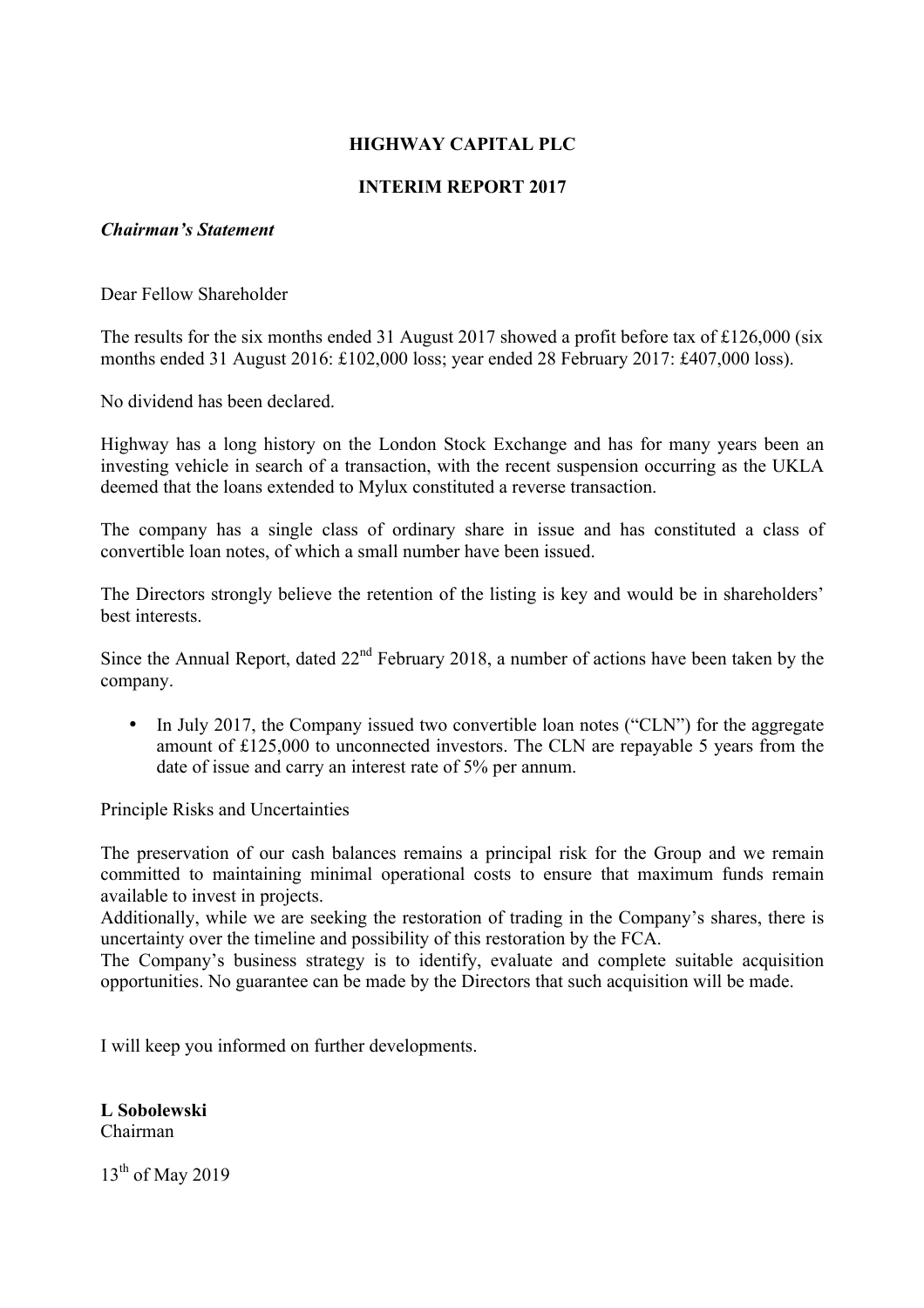| <b>Statement of comprehensive</b><br>income |                | 6 months ended<br>31 August 2017 | 6 months ended<br>31 August 2016 | Year ended<br>28 February 2017    |
|---------------------------------------------|----------------|----------------------------------|----------------------------------|-----------------------------------|
|                                             | <b>Notes</b>   | (unaudited)<br>f'000             | (unaudited)<br>f'000             | <i>(audited)</i><br>$\pounds'000$ |
| Management fees                             |                |                                  |                                  |                                   |
| Administrative expenses                     |                | (96)                             | (106)                            | (196)                             |
| Operating loss                              | $\overline{2}$ | (96)                             | (106)                            | (196)                             |
| Interest receivable                         |                | 22                               | 4                                |                                   |
| Amounts written back/(off)                  |                |                                  |                                  |                                   |
| investments and loans                       |                | 200                              |                                  | (211)                             |
| Profit/(loss) on ordinary activities        |                | 126                              | (102)                            | (407)                             |
| before taxation                             |                |                                  |                                  |                                   |
| Tax on profit or loss on ordinary           |                |                                  |                                  |                                   |
| activities                                  |                |                                  |                                  |                                   |
| Profit/(loss) for financial period and      |                | 126                              | (102)                            | (407)                             |
| total comprehensive income                  |                |                                  |                                  |                                   |
|                                             |                |                                  |                                  |                                   |
| Basic profit/(loss) per share               | 3              | 1.31 <sub>p</sub>                | (1.17)p                          | (4.25)p                           |
| Diluted profit/(loss) per share             | 3              | 1.16 <sub>p</sub>                | (1.17)p                          | (4.25)p                           |
| Basic profit/(loss) per share from          |                |                                  |                                  |                                   |
| continuing operations                       | 3              | 1.31 <sub>p</sub>                | (1.17)p                          | (4.25)p                           |
| Diluted profit/(loss) per share from        |                |                                  |                                  |                                   |
| continuing operations                       | 3              | 1.16p                            | (1.17)p                          | (4.25)p                           |

| <b>Statement of financial position</b> |              | 31 August 2017 | 31 August 2016 | 28 February 2017 |
|----------------------------------------|--------------|----------------|----------------|------------------|
|                                        |              | (unaudited)    | (unaudited)    | <i>(audited)</i> |
|                                        | <b>Notes</b> | £'000          | £'000          | $\pounds'000$    |
| Fixed assets                           |              |                |                |                  |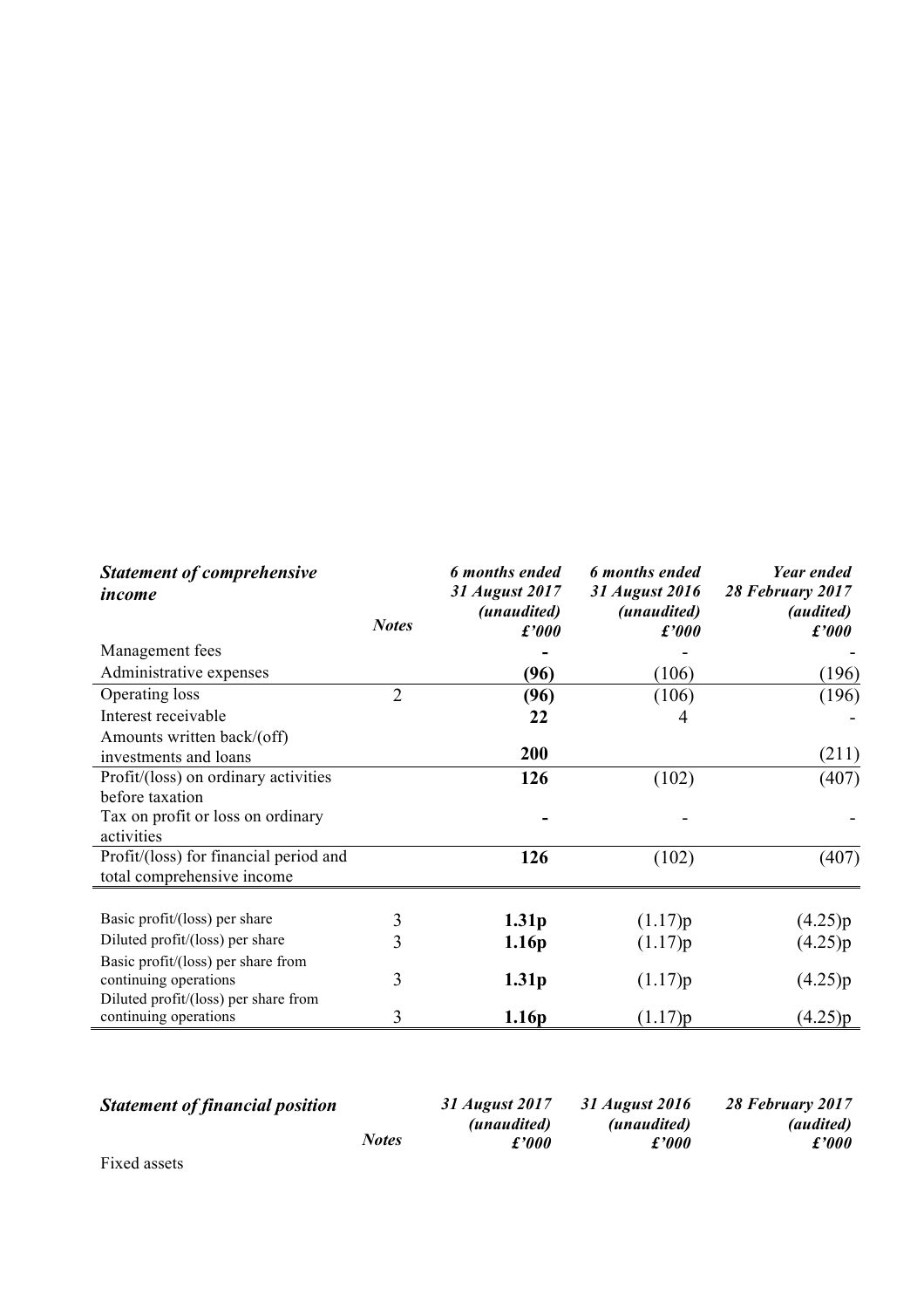| Investments                              |                      | 221                  | 11                        |
|------------------------------------------|----------------------|----------------------|---------------------------|
| Current assets                           |                      |                      |                           |
| Debtors                                  | 316                  | 23                   | 5                         |
| Cash at bank and in hand                 |                      | 12                   |                           |
|                                          | 316                  | 35                   | $\overline{5}$            |
| Creditors: amounts falling due           |                      |                      |                           |
| within one year                          | (314)                | (194)                | (265)                     |
| Net current assets/(liabilities)         | $\boldsymbol{2}$     | (159)                | (260)                     |
| Total assets less current liabilities    |                      |                      |                           |
|                                          | $\overline{2}$       | 62                   | (249)                     |
| Creditors: amounts falling due after     |                      |                      |                           |
| more than one year<br>5                  | (474)                | (434)                | (349)                     |
|                                          |                      |                      |                           |
| Net assets/(liabilities)                 | (472)                | (372)                | (598)                     |
|                                          |                      |                      |                           |
| Capital and reserves                     |                      |                      |                           |
| Share capital<br>6                       | 192                  | 175                  | 192                       |
| Share premium                            | 430                  | 368                  | 430                       |
| Profit and loss account                  | (1,094)              | (915)                | (1,220)                   |
| Total equity shareholders'               | (472)                | (372)                | (598)                     |
| funds/(deficit)                          |                      |                      |                           |
| Statement of changes in                  | 6 months ended       | 6 months ended       | <b>Year ended</b>         |
| equity                                   | 31 August 2017       | 31 August 2016       | 28 February 2017          |
|                                          | (unaudited)<br>f'000 | (unaudited)<br>f'000 | <i>(audited)</i><br>f'000 |
| Profit/(loss) attributable to ordinary   |                      |                      |                           |
| shareholders                             | 126                  | (102)                | (407)                     |
| Issue of new ordinary shares less costs  |                      |                      | 79                        |
| Net increase/(decrease) in shareholders' |                      |                      |                           |
| funds                                    | 126                  | (102)                | (328)                     |
| Opening Shareholders' funds/(deficit)    | (598)                | (270)                | (270)                     |
| Closing Shareholders' funds/(deficit)    | (472)                | (372)                | (598)                     |

| <b>Statement of cash flows</b>   | 6 months ended<br>31 August 2017<br>(unaudited)<br>$\pounds 000$ | 6 months ended<br>31 August 2016<br><i>(unaudited)</i><br>$\pounds 000$ | <b>Year ended</b><br>28 February 2017<br><i>(audited)</i><br>f'000 |
|----------------------------------|------------------------------------------------------------------|-------------------------------------------------------------------------|--------------------------------------------------------------------|
| <b>Cash flows from operating</b> |                                                                  |                                                                         |                                                                    |
| activities                       |                                                                  |                                                                         |                                                                    |
| Profit/(loss) for the period     | 126                                                              | (102)                                                                   | (407)                                                              |
| Adjustments for:                 |                                                                  |                                                                         |                                                                    |
| Interest receivable              | (22)                                                             | $\left( 4\right)$                                                       |                                                                    |
| Amounts written back on          |                                                                  |                                                                         |                                                                    |
| investments and loans            | (210)                                                            |                                                                         |                                                                    |
| Amounts written off              |                                                                  |                                                                         |                                                                    |
| investments and loans            | 11                                                               |                                                                         | 210                                                                |
| Changes in:                      |                                                                  |                                                                         |                                                                    |
| Trade and other debtors          |                                                                  | (15)                                                                    | (2)                                                                |
| Trade and other creditors        | 48                                                               | 69                                                                      | 140                                                                |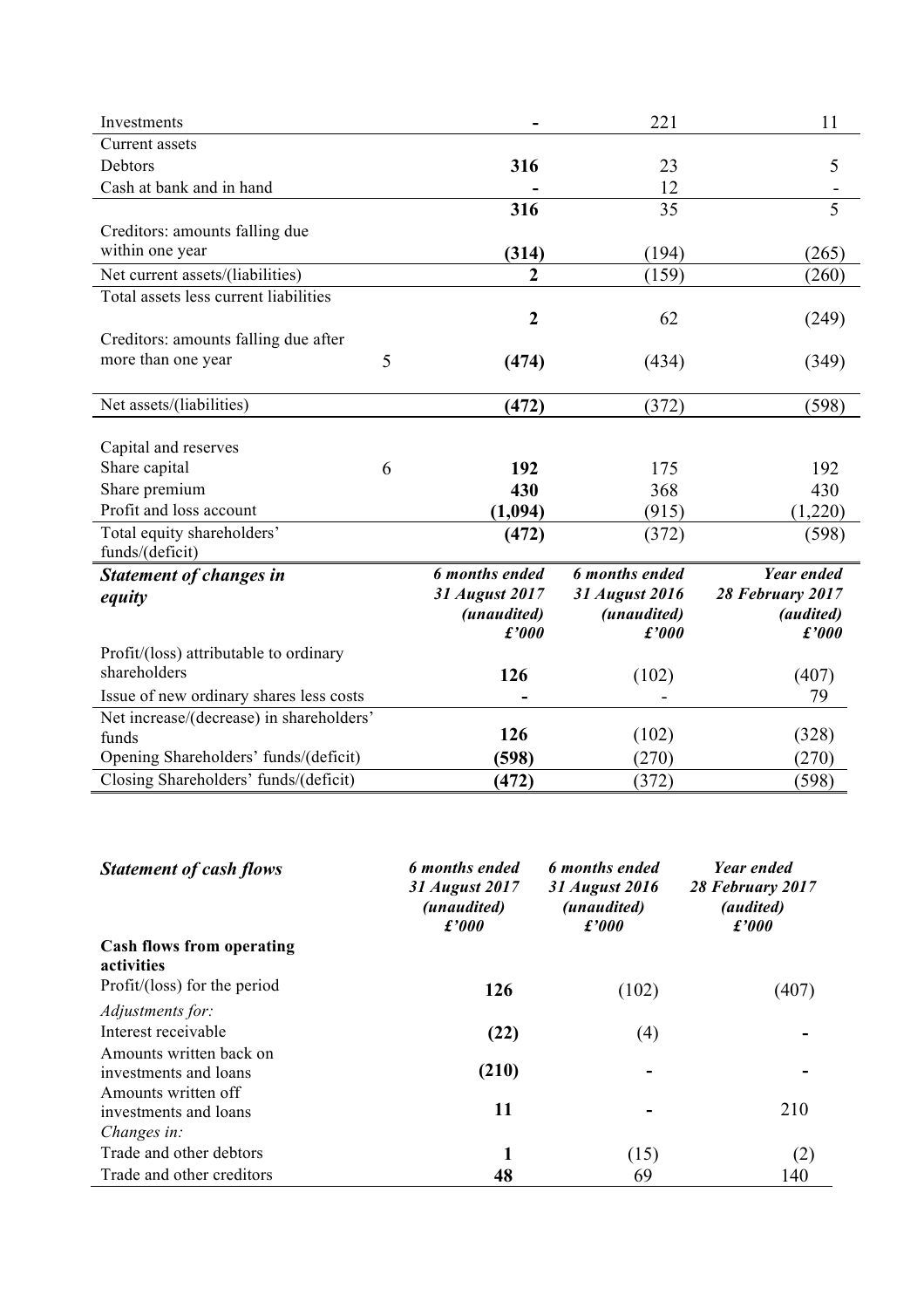| Net cash from operating<br>activities         | (46) | (52)  | (59)  |
|-----------------------------------------------|------|-------|-------|
| <b>Cash flows from investing</b>              |      |       |       |
| activities                                    |      |       |       |
| Purchase of investments                       |      | (11)  | (11)  |
| Loans made                                    | (79) | (210) | (210) |
| Interest received                             |      |       |       |
| Net cash used in investing                    | (79) | (221) | (221) |
| activities                                    |      |       |       |
| <b>Cash flows from financing</b>              |      |       |       |
| activities                                    |      |       |       |
| Proceeds from loans                           | 125  | 284   | 284   |
| Cost of loan conversion                       |      |       | (6)   |
| Net cash from financing<br>activities         | 125  | 284   | 278   |
|                                               |      |       |       |
| Net increase/(decrease) in                    |      | 11    | (2)   |
| cash and cash equivalents                     |      |       |       |
| Cash and cash equivalents at                  | (1)  | 1     |       |
| beginning of period                           |      |       |       |
| Cash and cash equivalents at<br>end of period | (1)  | 12    | (1)   |

#### *Notes to the Interim Report*

## **1. Basis of preparation of the interim report**

The condensed set of financial statements for the six months ended 31 August 2017 has been prepared on a basis consistent with the financial statements for the year ended 28 February 2017.

The condensed set of financial statements for the six months ended 31 August 2017 has not been audited or reviewed by the auditors pursuant to the Auditing Practices Board guidance on Review of Interim Financial Information.

The comparative financial information for the year ended 28 February 2017 has been extracted from the audited financial statements, on which the auditors issued an unqualified audit report, and which have been delivered to the Registrar of Companies.

The financial information contained in the interim statement does not constitute statutory accounts within the meaning of section 434 of the Companies Act 2006.

There are no acquired or discontinued operations in the relevant financial periods.

There are no recognized gains or losses other than the profit or loss for the relevant financial periods.

Highway Capital plc is a stand-alone company and does not prepare consolidated accounts. It has therefore continued to prepare its accounts in accordance with UK rather than international accounting standards.

## **2. Operating loss**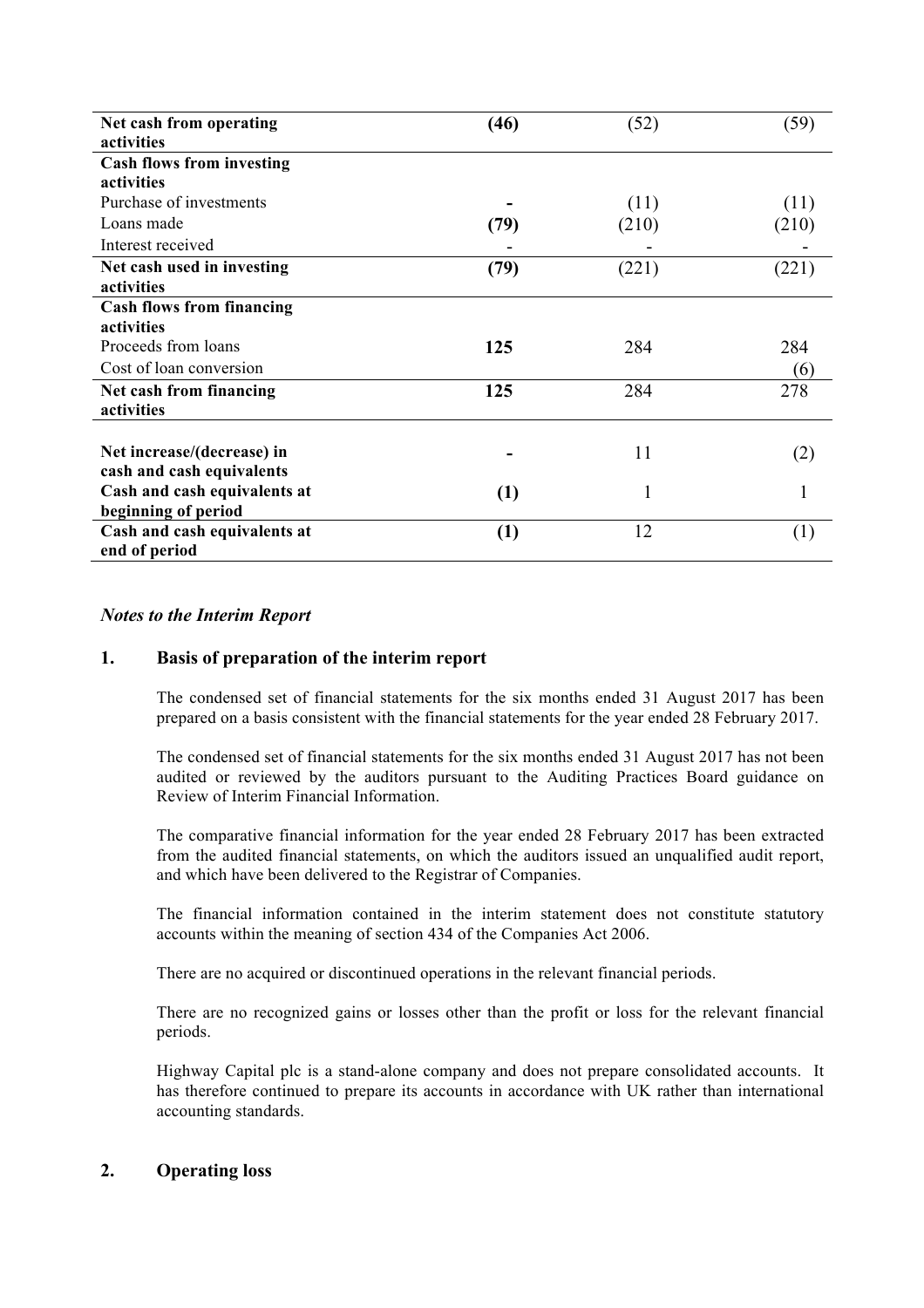This is stated after charging:

|                         | 6 months ended<br>31 August 2017<br>(unaudited)<br>f'000 | 6 months ended<br>31 August 2016<br>(unaudited)<br>$\pounds'000$ | <b>Year ended</b><br>28 February 2017<br><i>(audited)</i><br>f'000 |
|-------------------------|----------------------------------------------------------|------------------------------------------------------------------|--------------------------------------------------------------------|
| Directors' remuneration |                                                          |                                                                  |                                                                    |
| - salaries and fees     | 60                                                       | 32                                                               | 62                                                                 |
| Auditors' remuneration  |                                                          |                                                                  |                                                                    |
| - audit services        | 5                                                        |                                                                  | 10                                                                 |
| - other services        |                                                          |                                                                  |                                                                    |
|                         |                                                          |                                                                  |                                                                    |

## **3. Profit/(loss) per share**

The profit/(loss) per ordinary share calculation has been based on the profit/(loss) attributable to ordinary shareholders of £126,000 (August 2016: loss £(102,000); February 2017: loss £(407,000)), divided by 9,590,201 (August 2016: 8,740,201; February 2017: 9,590,201) being the weighted average number of ordinary shares in issue during the period. The August 2017 diluted profit per ordinary share calculation has been based on an adjusted profit of £130,391 and an adjusted weighted average number of ordinary shares of 11,234,367.

There are no discontinued operations in the periods and, therefore the basic and the diluted loss per ordinary share from continuing operations are the same as the basic and the diluted loss per ordinary share.

#### **4. 2017 interim dividend**

No interim dividend has been declared.

#### **5. Creditors: due after more than one year**

The creditor due after more than one year of £474,000 (August 2016: £434,000; February 2017: £349,000), is made up of the following: (a) £30,000 from M Szytko, a director and shareholder, and £165,000 from an institutional investor: these loans are unsecured, repayable after two years, and bearing interest at a rate of 5% per annum (if it so wishes, the company can repay the loan or part thereof at any time within the two year period); (b) £127,000 from M Szytko, £27,000 from D Zych, a director and shareholder, and £125,000 from outside investors: these loans are unsecured, repayable after five years, convertible at the holder's request into new ordinary shares in the company at a price of 10 pence per share; in the event that the loan is not repaid or converted prior to its maturity date then it will attract accrued interest at a rate of 5% per annum.

#### **6. Share capital**

|                                 | 31 August 2017<br>(unaudited) | 31 August 2016<br>(unaudited) | 28 February 2017<br><i>(audited)</i> |
|---------------------------------|-------------------------------|-------------------------------|--------------------------------------|
| Ordinary shares of 2p each      |                               |                               |                                      |
| Allotted, called-up, fully paid |                               |                               |                                      |
| Number of shares                | 9,590,201                     | 8,740,201                     | 9,590,201                            |
| Nominal value                   | £191,804                      | £174,804                      | £191,804                             |